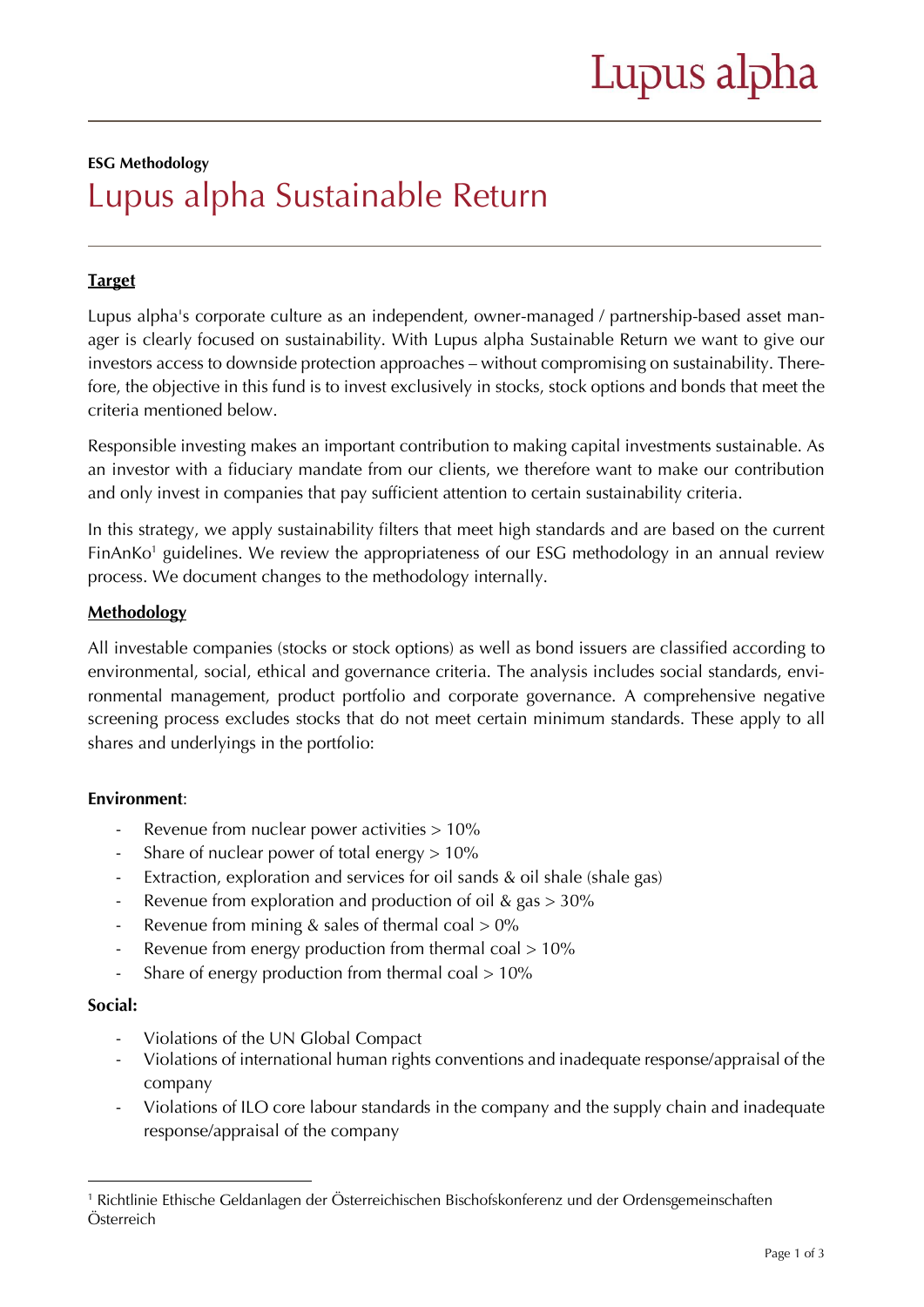# **Governance**

- Very severe controversies
- Ongoing, structural and severe controversies
- Violations of international corruption conventions and poor response/appraisal of the company

#### **Ethics**

- Production/distribution/services of cluster munitions, anti-personnel mines and other controversial weapons
- Production of nuclear weapons or systems used for their transport etc.
- Revenue from production & distribution of military goods  $> 10\%$
- Production of tobacco
- Revenue from distribution of tobacco  $> 10\%$
- Revenue from production, distribution etc. of alcohol > 10%
- Revenue from gambling  $> 10\%$
- Breast milk substitutes
- Stem cell research with human embryos
- Companies related to abortion (also hospitals)
- Turnover from production, distribution etc. of contraceptives > 10%
- Production of pornographic content
- Turnover from distribution of pornographic content > 10%
- Revenue from activities involving genetic manipulation of plants, food etc.  $> 5$  %
- Production, distribution etc. of fur
- Animal testing for non-medical purposes
- Commercial/industrial (mass) animal husbandry for the purpose of food production or fur farming
- Revenue from production of biocides  $> 5\%$
- Sector:
	- o Interactive Home Entertainment / Video Games
	- o Home Entertainment Software

Both the aforementioned revenue limits and norm-based violations / controversies are reviewed with the help of our external research provider MSCI. Companies for which MSCI has not yet produced an analysis are reviewed internally. Information provided by MSCI is also reviewed internally.

# **Best-In-Class for stock selection**

All companies that do not violate any of the aforementioned exclusion criteria are basically eligible for investment. However, the selection and weighting of individual stocks is based on a best-in-class approach. This means that companies with a better ESG rating tend to be weighted higher in the portfolio than companies with a worse ESG rating.

# **Engagement**

Voting rights arising from the stocks in the portfolio are actively exercised at the general meetings. For this purpose, either an in-house process is used, or an external service provider is commissioned. When exercising voting rights, we follow the FinAnKo guidelines as closely as possible.